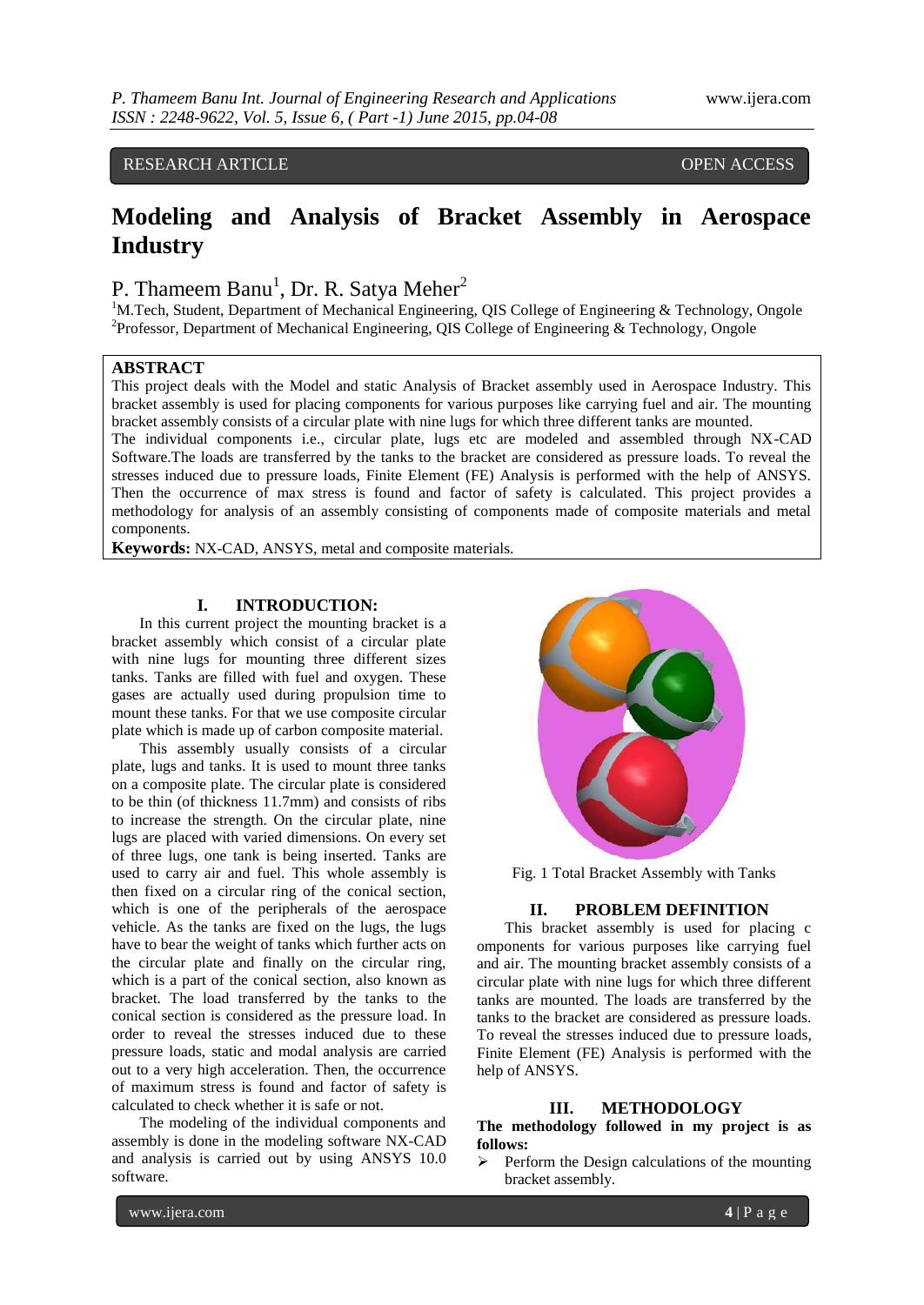- $\triangleright$  Create a 3D model of the mounting bracket assembly using NX-CAD software.
- Perform steady state analysis using ANSYS software and obtain the deflections and von mises stresses for aluminum alloy.
- $\triangleright$  Perform steady state analysis using ANSYS software and obtain the deflections and stresses for composite materials like HM carbon /epoxy materials.
- $\triangleright$  Perform steady state analysis using ANSYS software and obtain the deflections and stresses for composite materials like HS carbon /epoxy materials.
- Perform steady state analysis using ANSYS software and obtain the deflections and stresses for composite materials like BMI carbon /epoxy materials.

## **IV. MODELLING OF BRACKET ASSEMBLY: CIRCULAR PLATE**

Initially the circular plate was modeled by using commands revolve ,extrude, cut of dimensions 516mm as radius and thickness of 11.6 mm. This circular plate have equal spaced holes of pitch circle diameter as 1060mm and hole diameter as 8.5mm. The circular plate has ribs on both sides for strengthening of plate was extruded by 11.7mm. Now the total thickness of the plate becomes 35mm. The length of ribs on top same as plate diameter and length of ribs on bottom of plate is 512.5mm from center of plate.

### **V. SMALL LUG**

Then we model the lugs, which are used to place the tanks. There are two different sizes of tanks. The smaller one has dimensions of 100\*120\*50mm.by using extrudes command. In this lug has a round corner by using fillet command as per the given dimension. The lug have holes of same dimensions as that of holes on the circular plate diameter is 8.6mm for fixing bolt and nut assembly.

#### **BIG LUG:**

The bigger one has dimensions of 198\*175\*70 mm by using extrudes command. In this lug has a round corner by using fillet command as per the given dimension. The lug has holes of same dimensions as that of holes on the circular plate diameter is 8.6mm for fixing bolt and nut assembly.

#### **ASSEMBLY**:

The components circular plate, big lug and small lug are assembled by the assembly options with fully constrains. The following assemble is obtained.



Fig. 2 A 3-D View Total assembly

# **VI. STRUCTURAL ANALYSIS OF BRACKET ASSEMBLY**

Perform Finite element analysis of a bracket assembly under pressure loading conditions. Characteristics of stress distribution and high stress locations are determined from the analysis.

The 3d model of the bracket assembly is created in UNIGRAPHICS and converted into parasolid. The parasolid file is imported into ANSYS and finite element analysis is carried out using ANSYS software to perform the structural analysis of the bracket assembly.

#### **Element Types used:**

Name of the Element: SOLID 92 Number of Nodes: 10 DOF: UX, UY & U



Fig. 3 The meshed model of bracket assembly

## **Boundary Conditions:**

- All Bolting locations are constrained in all Dof.
- Pressure is applied on outer area of lugs of bracket assembly.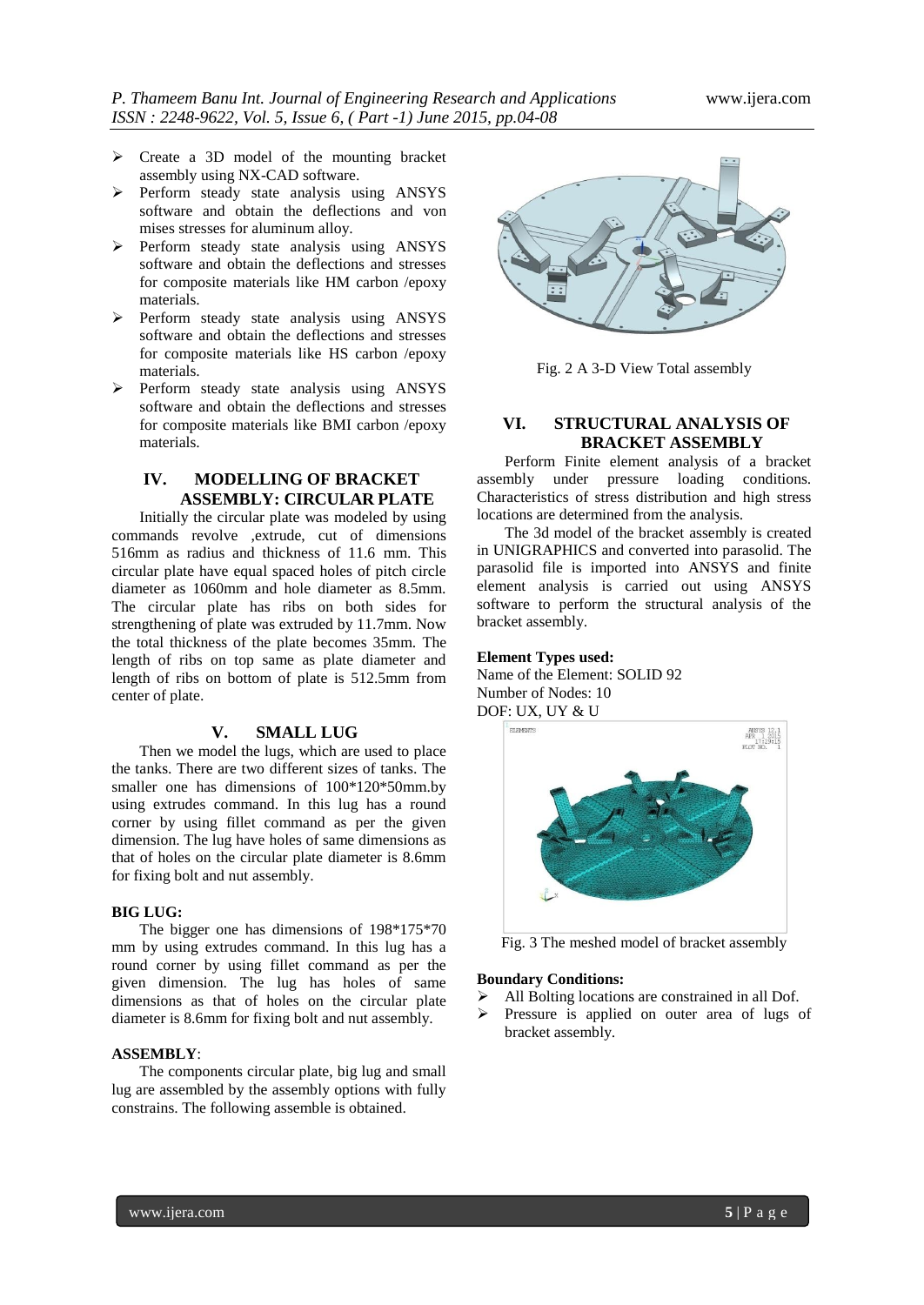

Fig. 4 Shows the Boundary conditions applied on the bracket assembly

## **CASE-1: Static Analysis of Bracket Assembly with aluminum alloy material:**

Material used for bracket assembly is Aluminum Alloy 24345:

Young's Modulus: 72GPa Poisson's Ratio: 0.3 Density: 2800kg/m3 Yield strength: 420Mpa



Fig. 5 Shows avg deflection of bracket assembly



Fig. 6 Shows max Von Mises stress of bracket assembly

**Table.1 Shows the Deflections and stresses for AL Alloy 24345**

| Allov 24345    |                    |       |                                     |     |  |  |
|----------------|--------------------|-------|-------------------------------------|-----|--|--|
| <b>SI.NO</b>   | <b>DEFLECTIONS</b> |       | <b>STRESSES</b>                     |     |  |  |
|                | $X-def$            | 1.639 | 1 <sup>st</sup> Principal<br>stress | 293 |  |  |
| $\overline{c}$ | Y-def              | 2.14  | 2 <sup>nd</sup> Principal<br>stress | 113 |  |  |
| 3              | Z-def              | 0.142 | 3 <sup>rd</sup> Principal<br>stress | 90  |  |  |
| 4              | Avg.<br>def        | 5.47  | <b>Von Mises</b><br><b>Stress</b>   | 365 |  |  |

From the above results it is observed that the Von Mises stress (365.15MPa) is less than the yield strength of the material (420MPa). Hence according to the Maximum VonMises Stress Theory, the Bracket Assembly model is safe for the above operating loads.

## **CASE-2: Static Analysis of Bracket Assembly with HM Carbon / Epoxy composite material.**

Based on the advantages, the HM Carbon/Epoxy, materials is selected for composite bracket assembly.



Fig. 7 Shows avg deflection of bracket assembly



Fig. 8 Shows max Von Mises stress of bracket assembly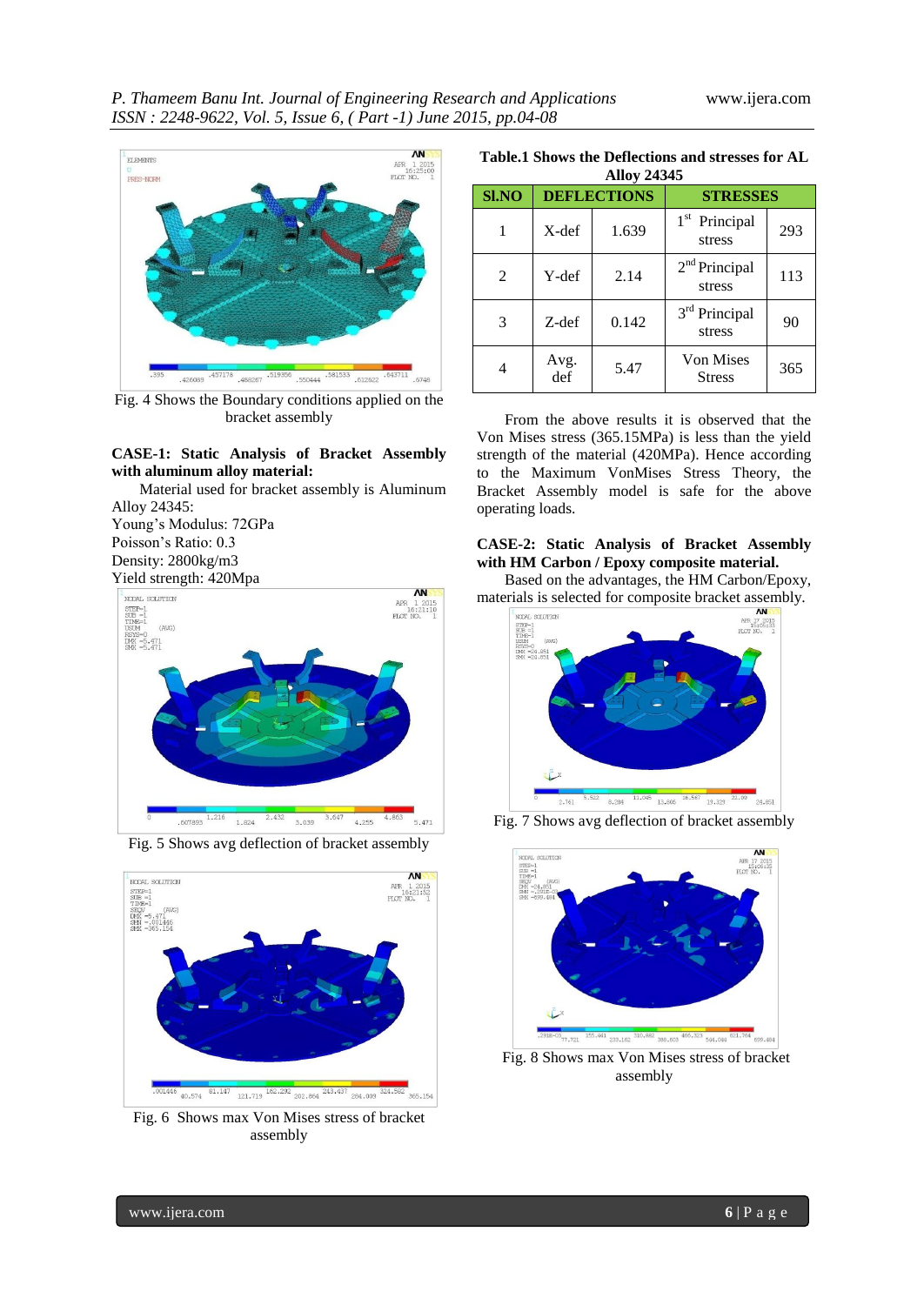**Table.2 Shows the Deflections and stresses for HM Carbon**

| vai vvii         |                    |      |                            |     |  |
|------------------|--------------------|------|----------------------------|-----|--|
| S <sub>1</sub> N | <b>DEFLECTIONS</b> |      | <b>STRESSES</b>            |     |  |
|                  | X-def              | 7.9  | $1st$ Principal<br>stress  | 656 |  |
| 2                | Y-def              | 11.7 | $2nd$ Principal<br>stress  | 116 |  |
| 3                | Z-def              | 0.29 | $3rd$ Principal<br>stress  | 11  |  |
|                  | Avg<br>def         | 24.8 | <b>Von Mises</b><br>stress | 699 |  |

From the above results it is observed that the principal stresses values 656MPa, 116MPa, and 11MPa are less than the principal stresses values of the material 870MPa, 154MPa, and 30MPa with respectively  $1^{st}$ ,  $2^{nd}$  and  $3^{rd}$  principal stresses. Hence according to the Maximum Stress Theory, the Bracket Assembly model is safe for the above operating loads.

#### **CASE-3: Static Analysis of Bracket Assembly with HS Carbon / Epoxy composite material.**

Based on the advantages, the HS Carbon/Epoxy, materials is selected for composite bracket assembly.







Fig. 10 shows max von mises stress of bracket assembly

**Table.3 Shows the Deflections and stresses for HS Carbon**

| Vai vui   |                    |      |                                  |     |  |  |
|-----------|--------------------|------|----------------------------------|-----|--|--|
| SI.<br>NO | <b>DEFLECTIONS</b> |      | <b>STRESSES</b>                  |     |  |  |
|           | X-def              | 3.8  | 1 <sup>st</sup> Principal stress | 549 |  |  |
| 2         | Y-def              | 6.5  | 2 <sup>nd</sup> Principal stress | 107 |  |  |
| 3         | Z-def              | 0.2  | 3 <sup>rd</sup> Principal stress | 19  |  |  |
| 4         | Avg<br>def         | 14.2 | Von Mises stress                 | 580 |  |  |

From the above results it is observed that the principal stresses values 584MPa, 102MPa, and 13MPa are less than the principal stresses values of the material 880MPa, 160MPa, and 97MPa with respectively  $1^{st}$ ,  $2^{nd}$  and  $3^{rd}$  principal stresses. Hence according to the Maximum Stress Theory, the Bracket Assembly model is safe for the above operating loads.

#### **CASE-4: Static Analysis of Bracket Assembly with BMI Carbon / Epoxy composite material.**

Based on the advantages, the BMI composite material is selected for composite bracket assembly.



Fig. 11 Shows avg deflection of bracket assembly



Fig. 12 Shows max von mises stress of bracket assembly

www.ijera.com **7** | P a g e